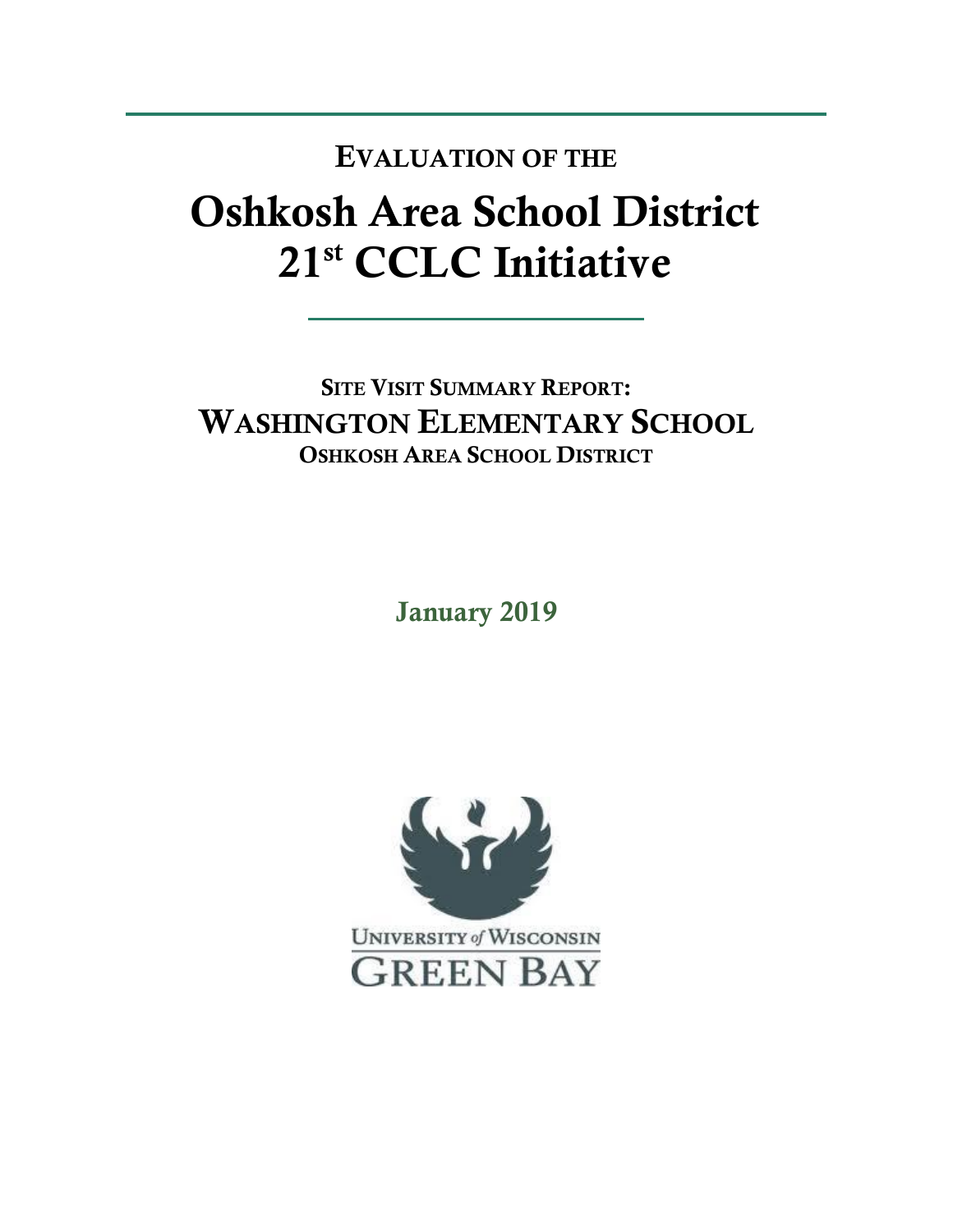|                                                                                                                                                                                                                                                                                                                                                                                                                                                                                                                | 1                                               | $\overline{2}$                         | 3                   | 4                        | <b>NR</b>                                                        |  |  |  |
|----------------------------------------------------------------------------------------------------------------------------------------------------------------------------------------------------------------------------------------------------------------------------------------------------------------------------------------------------------------------------------------------------------------------------------------------------------------------------------------------------------------|-------------------------------------------------|----------------------------------------|---------------------|--------------------------|------------------------------------------------------------------|--|--|--|
| <b>Elements of Strong Programs</b>                                                                                                                                                                                                                                                                                                                                                                                                                                                                             | <b>Must</b><br><b>Address</b><br>and<br>Improve | Some<br><b>Progress</b><br><b>Made</b> | <b>Satisfactory</b> | <b>Excellent</b>         | <b>Cannot rate</b><br>based on<br><b>information</b><br>gathered |  |  |  |
| Focus Area 1: Program activities are geared toward rigorous academic and socio-emotional<br>enrichment                                                                                                                                                                                                                                                                                                                                                                                                         |                                                 |                                        |                     |                          |                                                                  |  |  |  |
| <b>1. SUPPLEMENTAL ACADEMIC ENRICHMENT:</b><br>Academic activities other than homework are offered to<br>students that promote engagement and stimulate<br>thinking.                                                                                                                                                                                                                                                                                                                                           |                                                 | $\overline{2}$                         |                     | $\overline{4}$           | <b>NR</b>                                                        |  |  |  |
| On the day of the site visit, students were observed to be reading, playing academic games, completing homework, writing<br>in journals, completing craft-based activities based on non-fiction books just read, and participating in a coding activity which<br>involved robotic mice being programmed to go through a maze. In every room observed, academic themes were present.<br>Daily themes were provided to staff who created lesson plans (centered on math, literacy, physical education, and art). |                                                 |                                        |                     |                          |                                                                  |  |  |  |
| 2. OPPORTUNITIES FOR INDIVIDUAL SUPPORT:<br>Individual or small group tutoring or one-on-one time is<br>available for students who need additional academic or<br>emotional support.                                                                                                                                                                                                                                                                                                                           | $\overline{1}$                                  | $\overline{2}$                         |                     | $\overline{\mathcal{A}}$ | <b>NR</b>                                                        |  |  |  |
| Students has access to multiple staff in each room. In fact, in one classroom, students were able to individually play games<br>with program staff (for example monopoly). It was evident based on the observations that students greatly enjoyed spending<br>time with the staff members. Staff responded to youth needs in a timely manner and provided individual attention when<br>needed.                                                                                                                 |                                                 |                                        |                     |                          |                                                                  |  |  |  |
| <b>3. PROGRAM ACTIVITIES PROMOTE THE</b><br>DEVELOPMENT OF SOCIO-EMOTIONAL SKILLS:<br>Activities incorporate life-skills such as character<br>education, drug and alcohol prevention, anger<br>management skills, leadership skills (etc.)                                                                                                                                                                                                                                                                     | $\overline{1}$                                  |                                        | 3                   | $\overline{4}$           | <b>NR</b>                                                        |  |  |  |
| At the time of the visit, very little socio-emotional programming was provided to students, although one day-school teacher<br>did facilitate some. The site coordinator had just attended a conference and acquired resources to implement socio-<br>emotional programming. She was planning to share the resources with other programs in the district and create plans for<br>socio-emotional programming.                                                                                                  |                                                 |                                        |                     |                          |                                                                  |  |  |  |
| Focus Area 2: Program activities are linked to the regular school day                                                                                                                                                                                                                                                                                                                                                                                                                                          |                                                 |                                        |                     |                          |                                                                  |  |  |  |
| 4. LINKS TO THE SCHOOL DAY: Program staff<br>incorporate school curriculum into after school<br>programming and align activities with school standards.<br>Program utilizes school space and shares resources.                                                                                                                                                                                                                                                                                                 | $\overline{1}$                                  | $\mathcal{P}$                          |                     |                          | NR.                                                              |  |  |  |
| Program staff created lessons that were based on the academic work done during the regular school day. The program had<br>access to excellent school space, including the cafeteria and five classrooms. The principal was in their second year at the<br>school and was supportive of the program.                                                                                                                                                                                                            |                                                 |                                        |                     |                          |                                                                  |  |  |  |
| 5. SCHOOL PERSONNEL ACTIVELY INVOLVED<br>WITH THE PROGRAM: School-day teachers or other<br>school personnel participate directly or indirectly in the<br>administration of the program to support academic<br>enrichment.                                                                                                                                                                                                                                                                                      | $\overline{1}$                                  |                                        | 3                   | 4                        | <b>NR</b>                                                        |  |  |  |
| Only one school day teacher worked for the program. In the past, between five and six teachers helped the program<br>regularly. This limited the knowledge staff had of the regular school day (although the site coordinator did try to acquire this<br>information and disseminate to staff).                                                                                                                                                                                                                |                                                 |                                        |                     |                          |                                                                  |  |  |  |